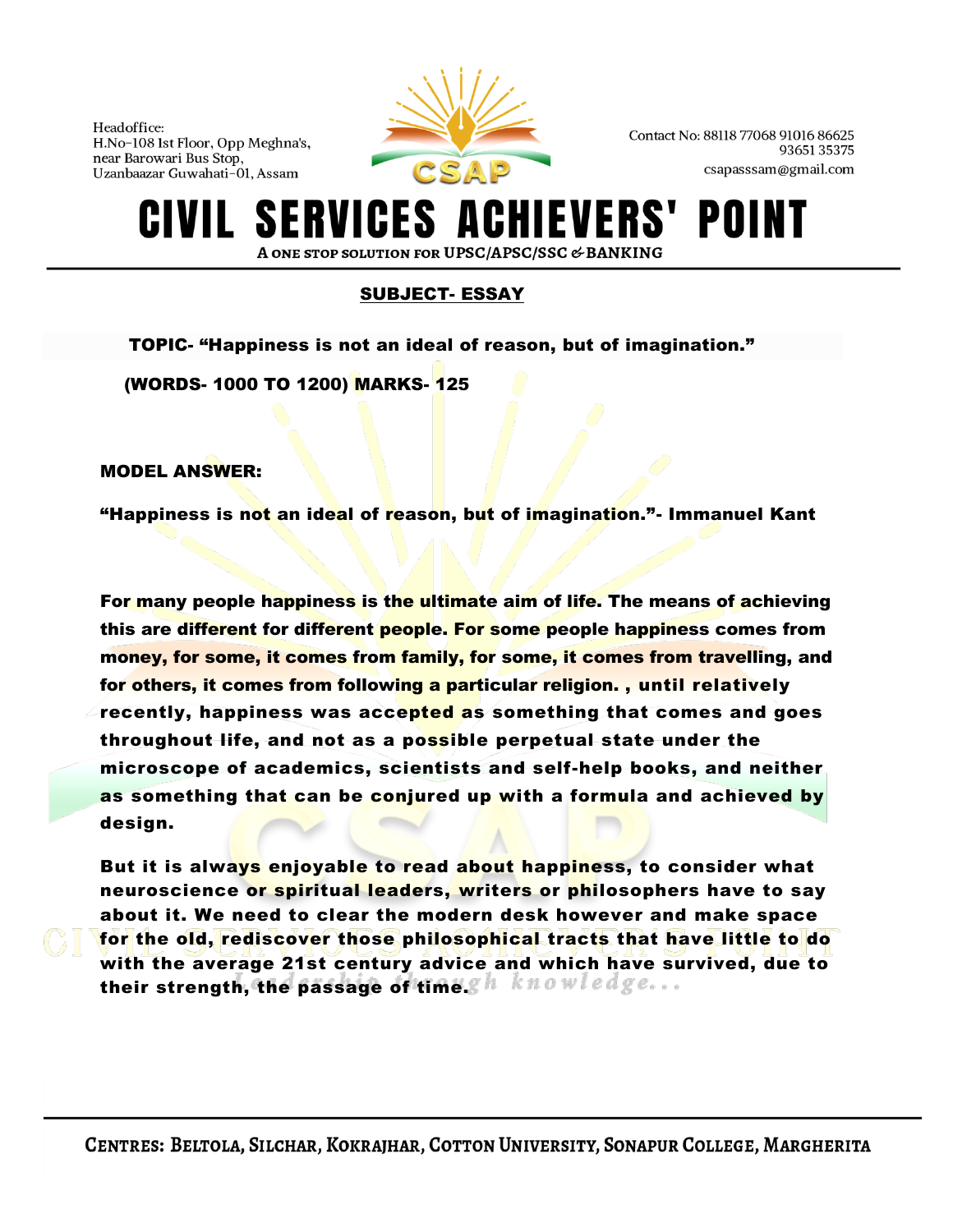

Contact No: 88118 77068 91016 86625 9365135375 csapasssam@gmail.com

#### **SERVICES A IEVERS'** POII IVIL. A ONE STOP SOLUTION FOR UPSC/APSC/SSC & BANKING

The source of happiness for one may not be the source of joy for others. That's where the trouble starts rising to various psychological and moral problems.

When we see someone enjoying and getting happiness from some particular thing, we start to find happiness in those same things but fails to satisfy our inner selves. However, the truth lies in the fact that our source of happiness is there in something else.

For example, if someone is finding peace and happiness in travelling, then it's not necessary that for everyone else also find happiness from the same. Maybe for some people, it comes from relaxing at home, eating a pizza, watching a movie or doing something as simple as staring at stars.

Looking and searching for reasons which keep us happy is not going to help in the long run because these reasons and aspects are variable, which keeps on changing with the change in life.

A child finds happiness in watching cartoons; a teen would attain the same in hanging out with friends. Whereas for an adult it would be from spending quality time with their partners, a person in his 30s or 40s would find it in taking care of their children, and an older adult would find it in chanting and worshipping. So the source of happiness varies.

That's the type of community we live in; our life is influenced by the presence of others in it. With so much influence from different aspects of life and searching for reasons to keep you happy is a way that will last at disappointments because at some point in time, those reasons extinct.

Although in general people desire for a lavish living to be happy, takes judgemental action to satisfy their worldly wants but it is not every time the materialistic pleasures that excite the happiness hormones, many find contentment by performing selfless deeds, offering a helping hand to others in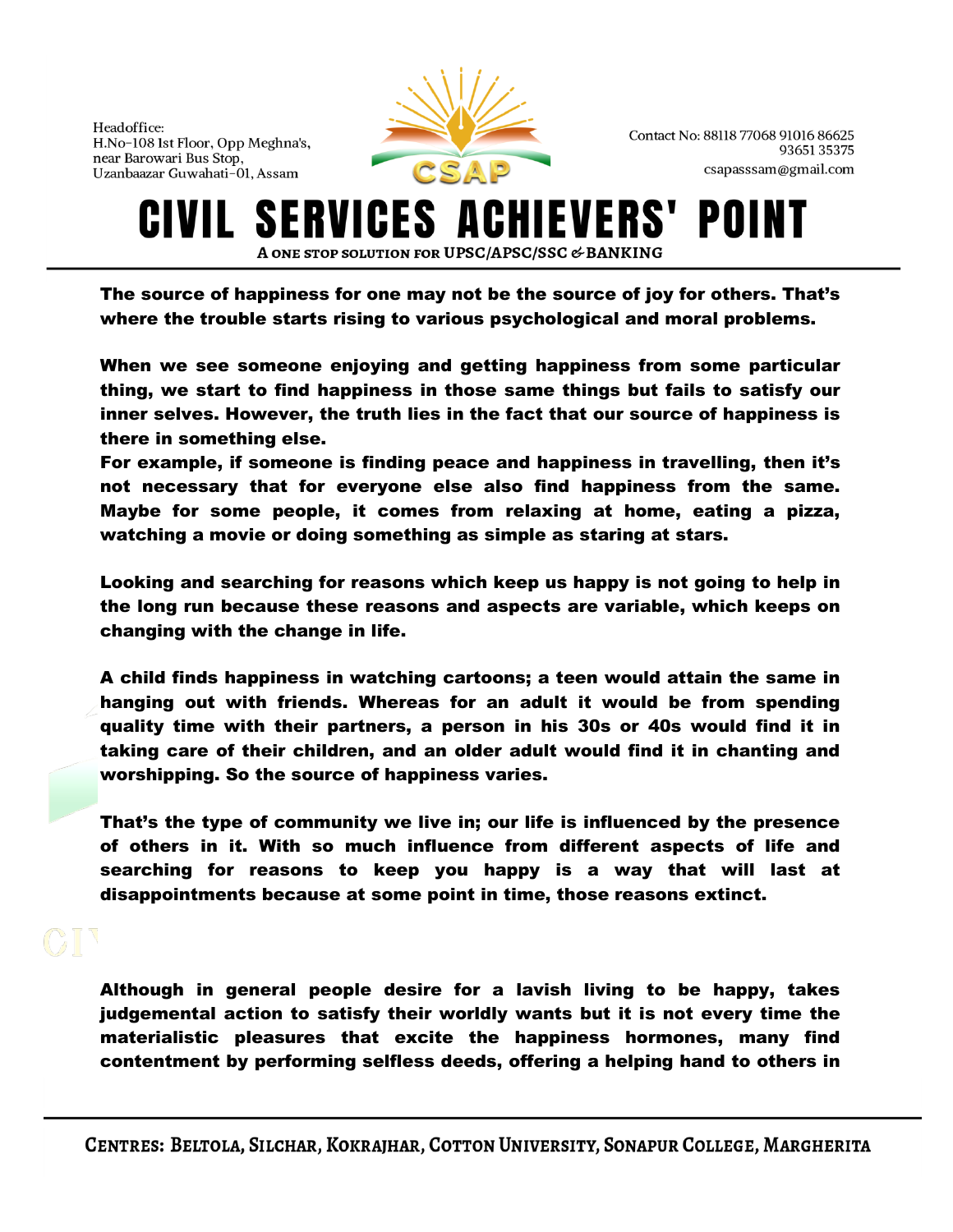

Contact No: 88118 77068 91016 86625 9365135375 csapasssam@gmail.com

### ERVICES A EVERS' POII A ONE STOP SOLUTION FOR UPSC/APSC/SSC & BANKING

## need.

Happiness is abundant, waiting for an involuntary moment to unlock it, yet with each person's keys being different. Mother Teresa, the pious human figure she was! discovered her happy hours serving others. Our soldiers, the dedicated men of our nation, enjoy glory at Nation's success. What makes us happy is all a different story from what happiness is meant for another individual. A hermit's bliss is in being all aloof while an ostentatious person's happiness rests in extravagant expenses. The gist is, "this world is a place of happy vibes scattered all around, in the hills, over the rainbow, in exotic locations, relations, refreshments, possessions. So it is like a unique string meant for all, we just need to pluck the right one that resonates with our imagination and it will sing unadulterated Happiness

It's our mind that plays a vital role to drive us on the emotional platform. When it comes to being happy, our mind has a significant role in it to play. Someone has said this aptly that happiness is an attitude of mind, born of the determination to be happy under all outward circumstances.

If we observe we might find that even the poorest of people are happy than a billionaire. That is all depended upon how a person deals with his life and remain positive.

Life is full of ups and downs and being happy is the choice we need to make during those stressful situations of life. Choosing to stay happy during times of difficulties will not decrease the extent of problems but will definitely help to hold the positive vibes within to face those problems with hope and determination.

As finite beings, we cannot know what actions will result in happiness because we do not know the future, because we don't know us in the future. Kant offers some simple examples, such as the case of someone who thinks he will be happy if he is rich, and when he becomes rich he realizes there is anxiety, envy and intrigue in wealth.